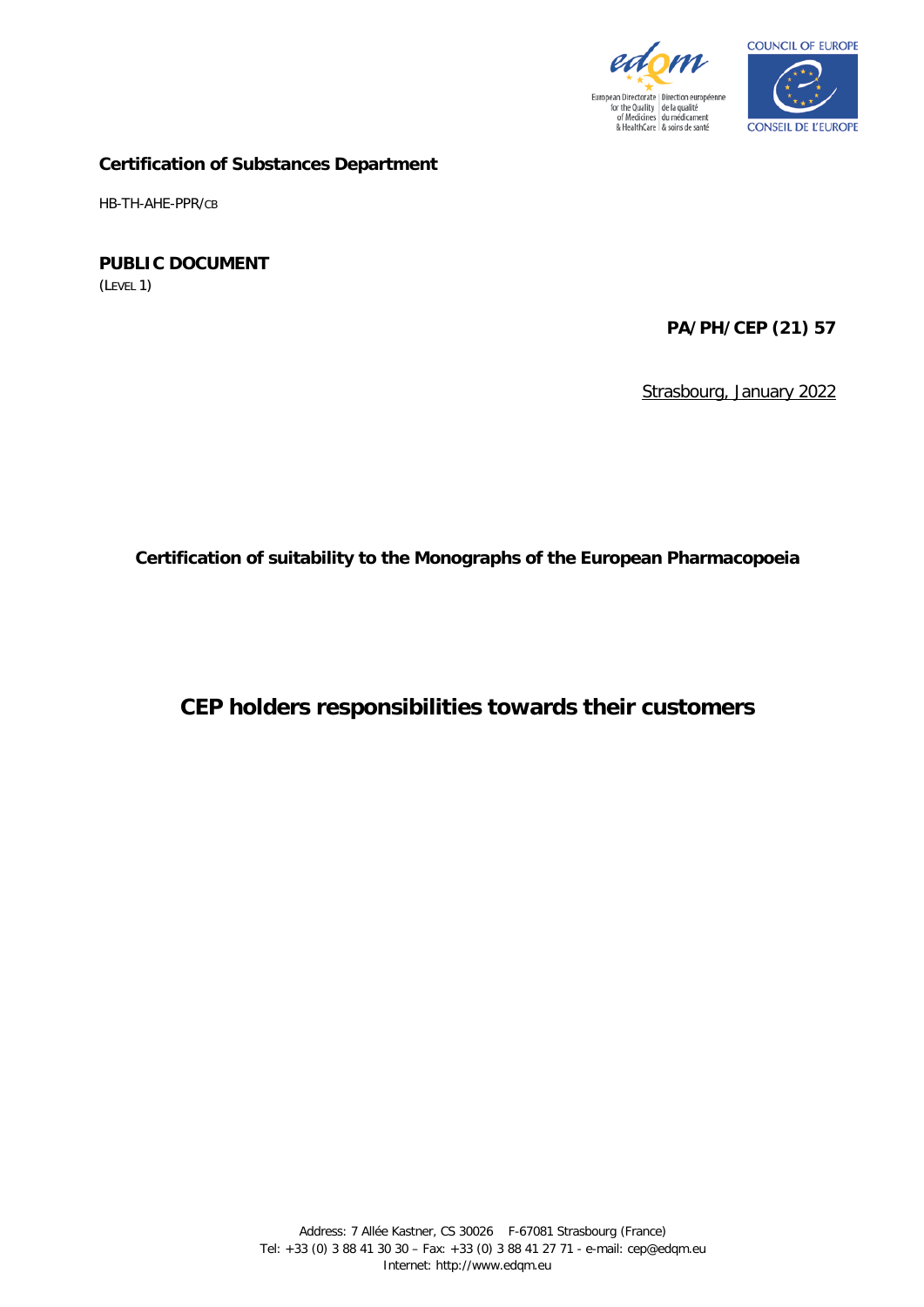# **Revision history of the document**

| Revision N°     | Revision date | Reason |
|-----------------|---------------|--------|
| Initial version | January 2022  |        |
|                 |               |        |
|                 |               |        |
|                 |               |        |
|                 |               |        |
|                 |               |        |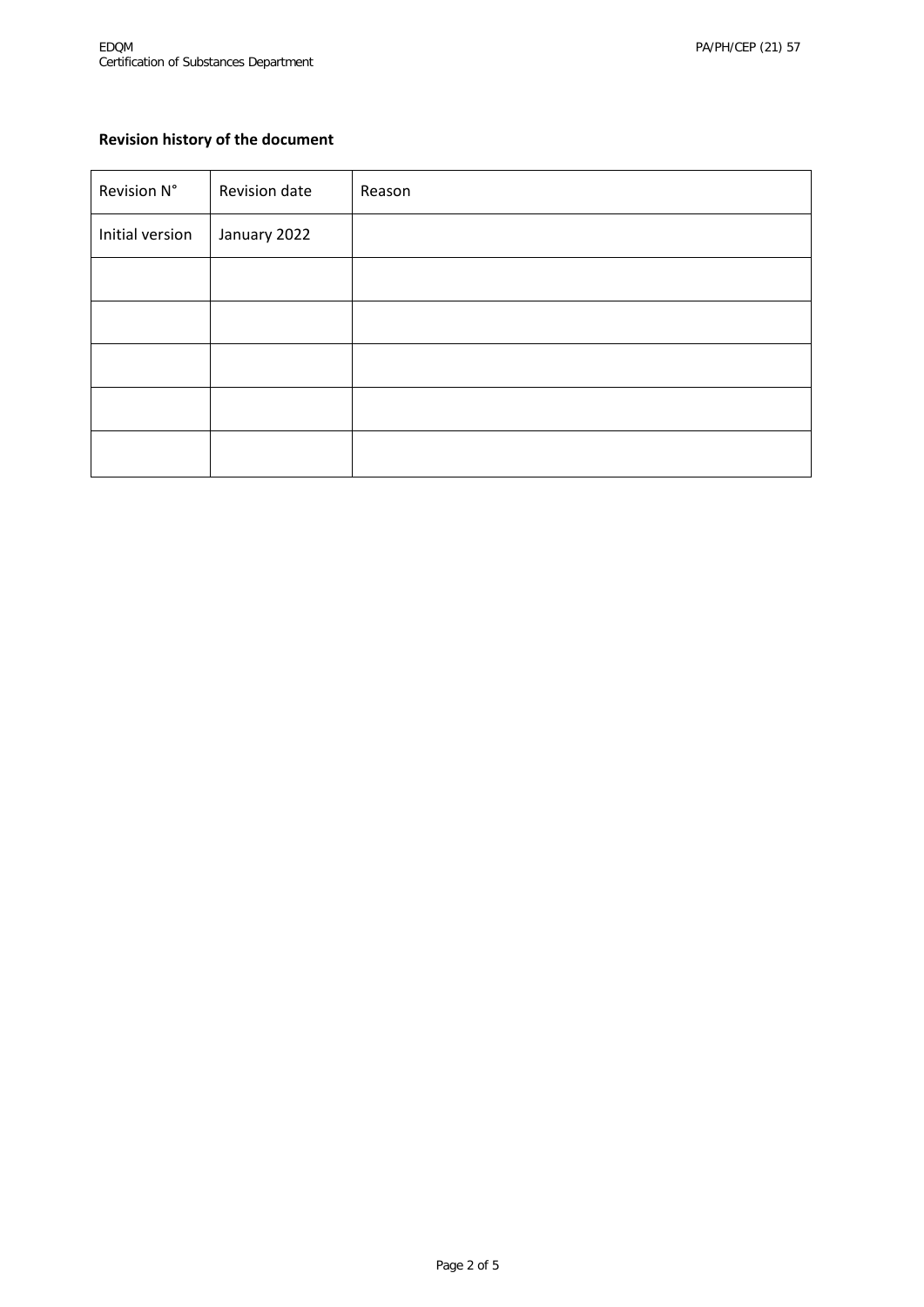### **1. Introduction**

In the recent years and in particular during the issue related to nitrosamine contamination of drug substances (and drug products), the EDQM as well as its international partners have noticed that Certificates of Suitability (CEP) Holders may often lack knowledge and awareness regarding the extent of their various responsibilities towards their customers.

These customers are the marketing authorisation applicants/marketing authorisation holders/sponsors, (the acronym MAH is used for all scenarios) that use their CEP(s) in the regulatory filing at the time of the application but more importantly during the post-authorisation phase, i.e. during the lifecycle of a medicine.

In order to overcome the obstacles mentioned-above, the EDQM has decided to provide clarity regarding the extent of the core responsibilities of CEP holders.

### **2. Requirements of CEP procedure and regulatory framework**

Core responsibilities are specified in the commitments requested from CEP holders/applicants at the time of submission of a CEP application or CEP variation.

As applicable, and in addition to GMP requirements of ICH Q7/EU GMP Part II (section 17), those responsibilities are supported by the requirements laid down in various regulatory frameworks in Europe and beyond, such as

- EU Directive 2001/83/EC (M2, 32. (7)
- TGA's Guidance 11: Drug Master Files and Certificates of Suitability of a Monograph of the European Pharmacopoeia for drug substances section 11.7.

CEP holders, as part of the medicines licensing systems, therefore have similar obligations to MAH with respect to the manufacturing activities (but related to the APIs) and information described in part 3.2.S of the Common Technical Document.

It should be noted that given the complex supply chain in a globalised world, some CEP holder's responsibilities might be delegated, but the overall responsibility with regard to the accuracy of the information laid down in the CEP dossier lies with the CEP holder.

CEP holders shall also provide sufficient information towards MAHs in order to enable them to fulfil their respective legal responsibilities.

Last but not least CEP holders are advised that as part of the scope of GMP inspections organised and conducted by EDQM it is verified whether CEP holder responsibilities are being taken into account, regardless of which stage of the manufacture/supply chain of an API is being inspected, and this aspect will be reinforced.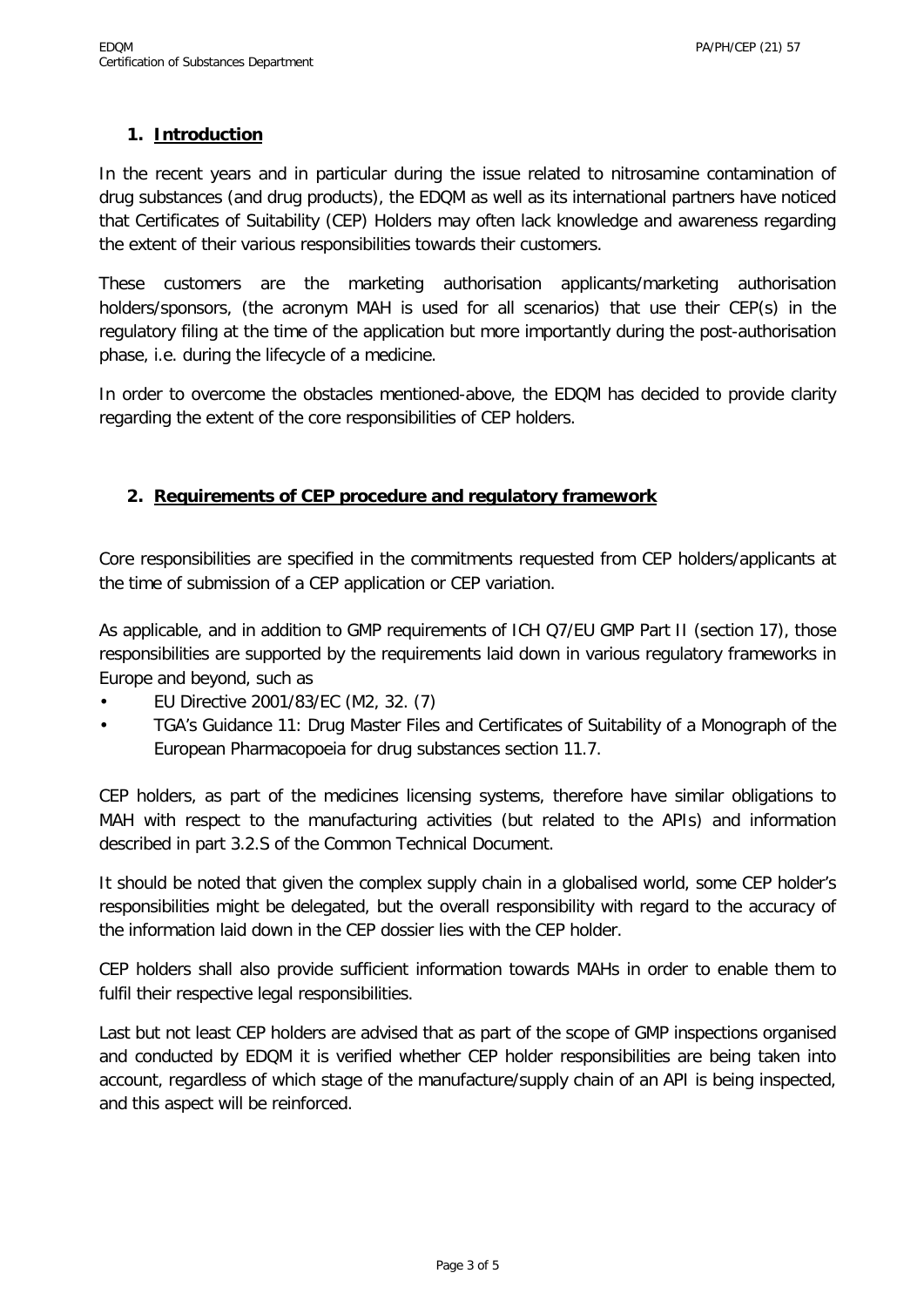#### **3. Responsibilities**

The following are a list of the identified responsibilities of the CEP holder to the MAH;

- a. Provide the MAH with the most recent version of the CEP in a timely manner
- b. Sharing of pivotal information which is not on the CEP document or its annexes

In addition to the CEP itself, CEP holders should provide the MAH with *any necessary* information that is needed to guarantee the quality, safety and efficacy of the medicines e.g. information on the route of synthesis of the API, details of risk evaluations for impurities that CEP holders have performed (nitrosamines, elemental impurities, etc.).

c. Variations / CEP revisions

To allow the MAH to evaluate the impact of any change introduced by the API manufacturer/CEP holder, regardless of whether it leads to a revision of the CEP and to update the marketing authorisation information, it is of utmost importance that the CEP holder provides the necessary information to their customers. Depending on the criticality of the change, the quality agreements in place should specify whether the implementation needs pre-approval by the MAH.

d. Transparency in case of failures in fulfilment of the Certification procedure requirements, quality issues (e.g. nitrosamine) and/or serious GMP non-compliance of manufacturing sites involved

CEP holders are expected to notify without delay their customers/MAHs in cases where their CEP has been either suspended, withdrawn or expired, together with the reasons for such actions. Such changes to the status of a CEP have an impact on marketing authorisation applications and require immediate actions by the MAH.

e. Data integrity

CEP holders should assure that all data relating to the process development, regulatory filing, GMP activities, including relevant marketing authorisation variations, are reliable, complete and accurate.

f. Outsourcing/technical agreements if the CEP holder is different from the API manufacturer(s)

If an outsourced activity is one that may affect compliance with the CEP dossier (typical outsourced GMP activities are the manufacture of intermediates, partial or full testing of API, recovery of solvents etc.), there should be controls in place that provide assurance that the requirements of the CEP procedure are complied with. This also has relevance in relation to activities concerning post-approval changes and their implementation. A typical tool to establish the relation between the parties is a technical quality agreement specifying respective responsibilities and communication processes relating to the outsourced activities. All arrangements for outsourced activities must be in accordance with regulations in force and the CEP dossier for the product concerned and agreed by both parties.